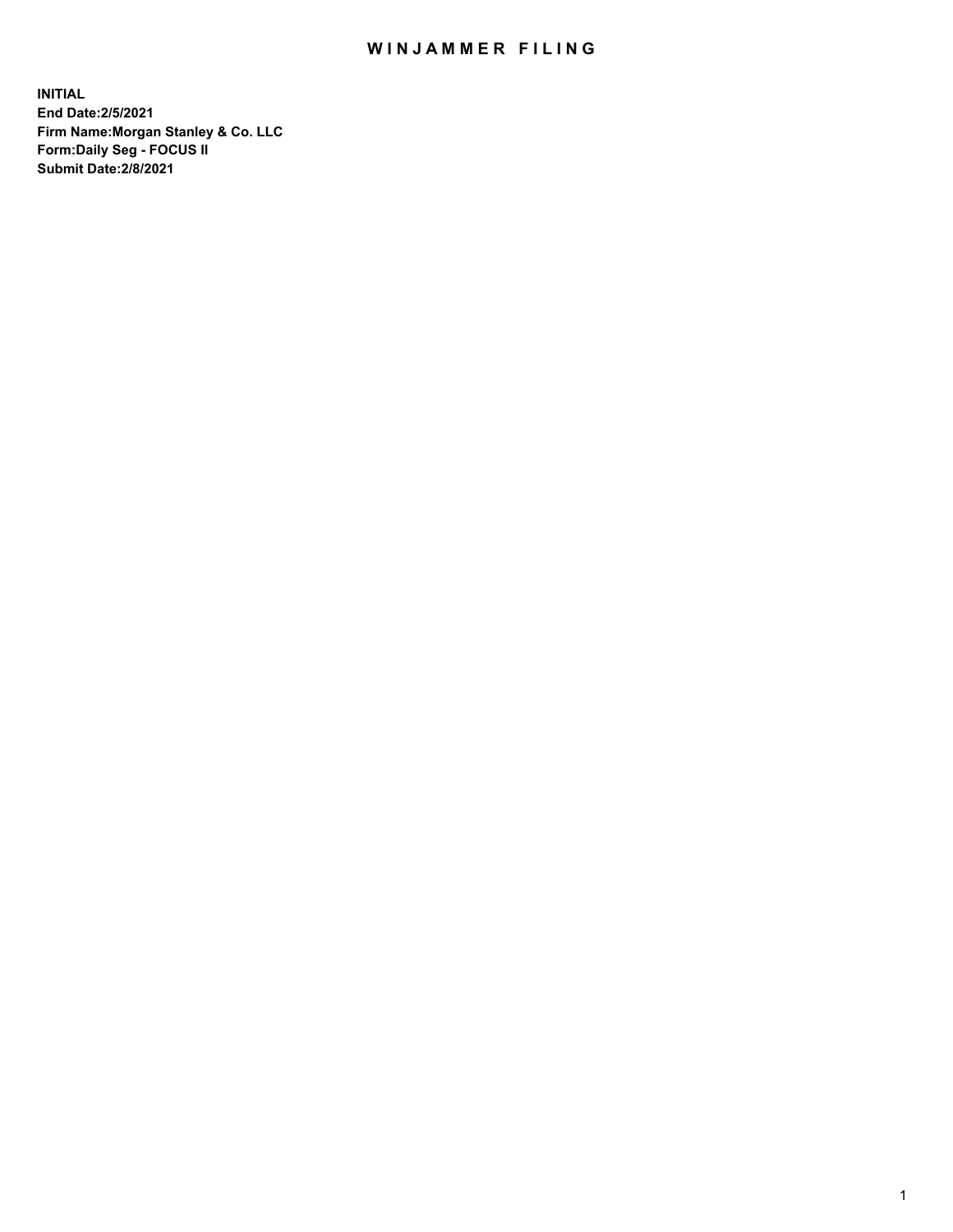**INITIAL End Date:2/5/2021 Firm Name:Morgan Stanley & Co. LLC Form:Daily Seg - FOCUS II Submit Date:2/8/2021 Daily Segregation - Cover Page**

| Name of Company                                                                                                                                                                                                                                                                                                                | Morgan Stanley & Co. LLC                                   |
|--------------------------------------------------------------------------------------------------------------------------------------------------------------------------------------------------------------------------------------------------------------------------------------------------------------------------------|------------------------------------------------------------|
| <b>Contact Name</b>                                                                                                                                                                                                                                                                                                            | <b>Ikram Shah</b>                                          |
| <b>Contact Phone Number</b>                                                                                                                                                                                                                                                                                                    | 212-276-0963                                               |
| <b>Contact Email Address</b>                                                                                                                                                                                                                                                                                                   | lkram.shah@morganstanley.com                               |
| FCM's Customer Segregated Funds Residual Interest Target (choose one):<br>a. Minimum dollar amount: ; or<br>b. Minimum percentage of customer segregated funds required:% ; or<br>c. Dollar amount range between: and; or<br>d. Percentage range of customer segregated funds required between:% and%.                         | 235,000,000<br><u>0</u><br><u>00</u><br>0 <sup>0</sup>     |
| FCM's Customer Secured Amount Funds Residual Interest Target (choose one):<br>a. Minimum dollar amount: ; or<br>b. Minimum percentage of customer secured funds required:%; or<br>c. Dollar amount range between: and; or<br>d. Percentage range of customer secured funds required between:% and%.                            | 140,000,000<br><u>0</u><br><u>0 0</u><br>0 Q               |
| FCM's Cleared Swaps Customer Collateral Residual Interest Target (choose one):<br>a. Minimum dollar amount: ; or<br>b. Minimum percentage of cleared swaps customer collateral required:% ; or<br>c. Dollar amount range between: and; or<br>d. Percentage range of cleared swaps customer collateral required between:% and%. | 92,000,000<br><u>0</u><br>0 <sup>0</sup><br>0 <sub>0</sub> |

Attach supporting documents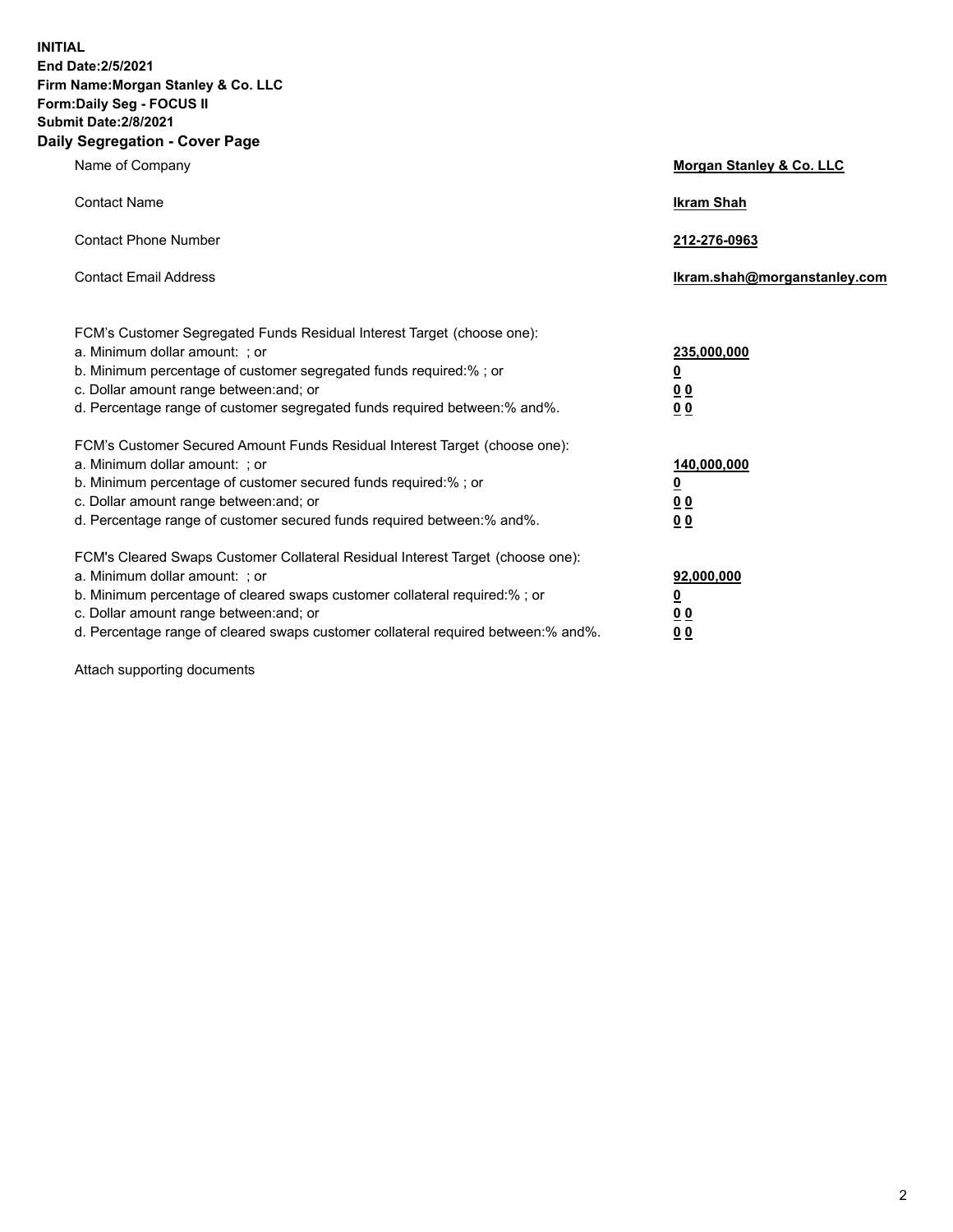## **INITIAL End Date:2/5/2021 Firm Name:Morgan Stanley & Co. LLC Form:Daily Seg - FOCUS II Submit Date:2/8/2021 Daily Segregation - Secured Amounts** Foreign Futures and Foreign Options Secured Amounts Amount required to be set aside pursuant to law, rule or regulation of a foreign

government or a rule of a self-regulatory organization authorized thereunder 1. Net ledger balance - Foreign Futures and Foreign Option Trading - All Customers A. Cash **4,430,171,553** [7315] B. Securities (at market) **2,309,078,334** [7317] 2. Net unrealized profit (loss) in open futures contracts traded on a foreign board of trade **674,256,129** [7325] 3. Exchange traded options a. Market value of open option contracts purchased on a foreign board of trade **13,681,961** [7335] b. Market value of open contracts granted (sold) on a foreign board of trade **-12,192,244** [7337] 4. Net equity (deficit) (add lines 1. 2. and 3.) **7,414,995,733** [7345] 5. Account liquidating to a deficit and account with a debit balances - gross amount **26,979,841** [7351] Less: amount offset by customer owned securities **-25,342,548** [7352] **1,637,293** 6. Amount required to be set aside as the secured amount - Net Liquidating Equity Method (add lines 4 and 5) 7. Greater of amount required to be set aside pursuant to foreign jurisdiction (above) or line 6. FUNDS DEPOSITED IN SEPARATE REGULATION 30.7 ACCOUNTS 1. Cash in banks A. Banks located in the United States **615,944,484** [7500] B. Other banks qualified under Regulation 30.7 **800,733,356** [7520] **1,416,677,840** 2. Securities A. In safekeeping with banks located in the United States **406,531,641** [7540] B. In safekeeping with other banks qualified under Regulation 30.7 **22,075,872** [7560] **428,607,513** 3. Equities with registered futures commission merchants A. Cash **21,763,965** [7580] B. Securities **0** [7590] C. Unrealized gain (loss) on open futures contracts **470,261** [7600] D. Value of long option contracts **0** [7610] E. Value of short option contracts **0** [7615] **22,234,226** [7620]

4. Amounts held by clearing organizations of foreign boards of trade

A. Cash **0** [7640]

B. Securities **0** [7650]

- C. Amount due to (from) clearing organization daily variation **0** [7660]
- D. Value of long option contracts **0** [7670]
- E. Value of short option contracts **0** [7675] **0** [7680]
- 5. Amounts held by members of foreign boards of trade
	-
	-
	- C. Unrealized gain (loss) on open futures contracts **673,785,868** [7720]
	- D. Value of long option contracts **13,681,961** [7730]
	-
- 6. Amounts with other depositories designated by a foreign board of trade **0** [7760]
- 7. Segregated funds on hand **0** [7765]
- 8. Total funds in separate section 30.7 accounts **7,632,125,191** [7770]
- 9. Excess (deficiency) Set Aside for Secured Amount (subtract line 7 Secured Statement Page 1 from Line 8)
- 10. Management Target Amount for Excess funds in separate section 30.7 accounts **140,000,000** [7780]
- 11. Excess (deficiency) funds in separate 30.7 accounts over (under) Management Target **75,492,165** [7785]

**0** [7305]

[7354] **7,416,633,026** [7355]

**7,416,633,026** [7360]

[7530]

[7570]

 A. Cash **3,208,859,206** [7700] B. Securities **1,880,470,821** [7710] E. Value of short option contracts **-12,192,244** [7735] **5,764,605,612** [7740] **215,492,165** [7380]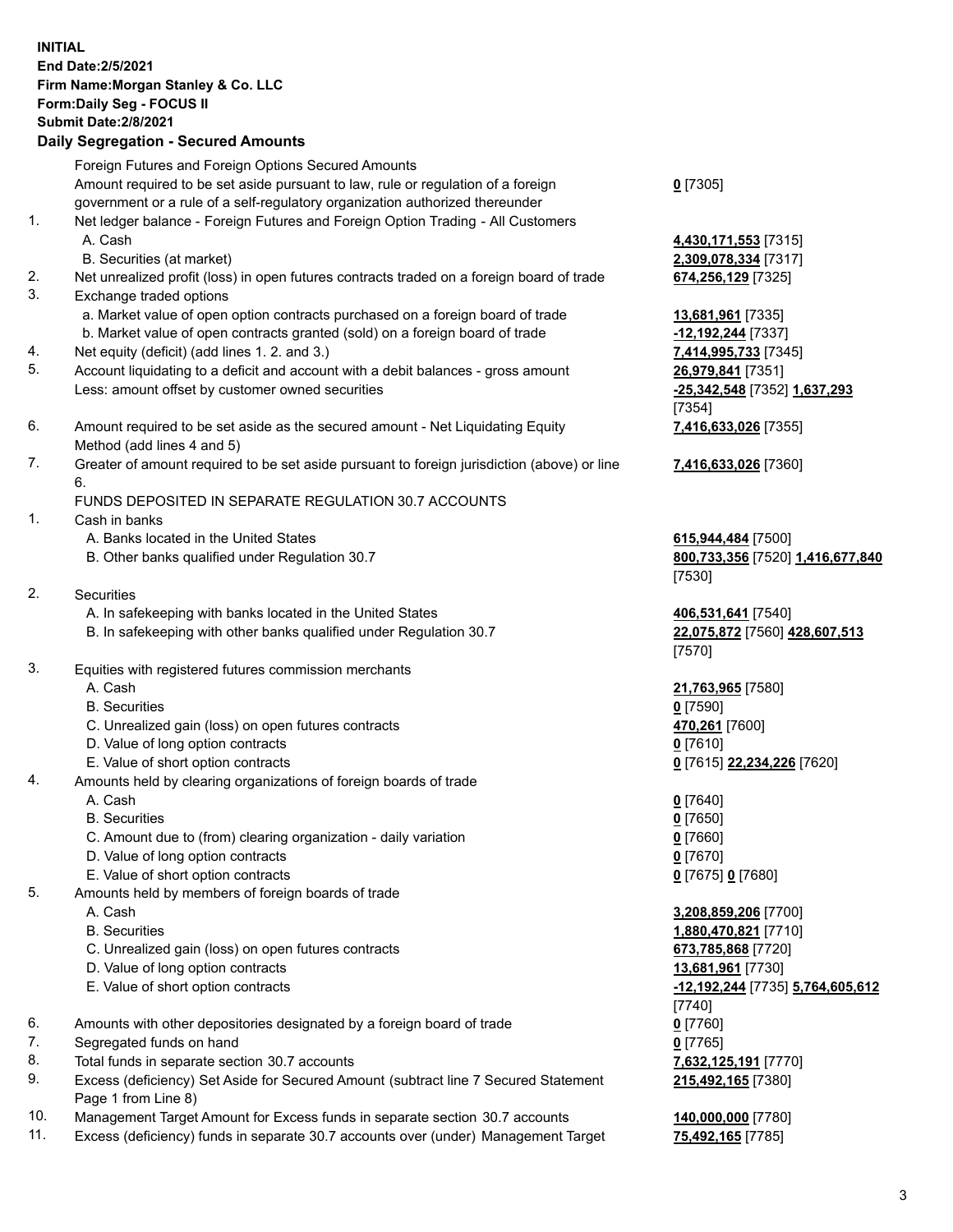**INITIAL End Date:2/5/2021 Firm Name:Morgan Stanley & Co. LLC Form:Daily Seg - FOCUS II Submit Date:2/8/2021 Daily Segregation - Segregation Statement** SEGREGATION REQUIREMENTS(Section 4d(2) of the CEAct) 1. Net ledger balance A. Cash **16,404,121,607** [7010] B. Securities (at market) **8,478,202,037** [7020] 2. Net unrealized profit (loss) in open futures contracts traded on a contract market **933,160,699** [7030] 3. Exchange traded options A. Add market value of open option contracts purchased on a contract market **635,819,192** [7032] B. Deduct market value of open option contracts granted (sold) on a contract market **-371,648,048** [7033] 4. Net equity (deficit) (add lines 1, 2 and 3) **26,079,655,487** [7040] 5. Accounts liquidating to a deficit and accounts with debit balances - gross amount **539,743,614** [7045] Less: amount offset by customer securities **-530,196,445** [7047] **9,547,169** [7050] 6. Amount required to be segregated (add lines 4 and 5) **26,089,202,656** [7060] FUNDS IN SEGREGATED ACCOUNTS 7. Deposited in segregated funds bank accounts A. Cash **4,886,297,357** [7070] B. Securities representing investments of customers' funds (at market) **0** [7080] C. Securities held for particular customers or option customers in lieu of cash (at market) **1,062,099,432** [7090] 8. Margins on deposit with derivatives clearing organizations of contract markets A. Cash **12,984,361,887** [7100] B. Securities representing investments of customers' funds (at market) **0** [7110] C. Securities held for particular customers or option customers in lieu of cash (at market) **7,416,102,605** [7120] 9. Net settlement from (to) derivatives clearing organizations of contract markets **-147,458,220** [7130] 10. Exchange traded options A. Value of open long option contracts **635,819,192** [7132] B. Value of open short option contracts **-371,648,048** [7133] 11. Net equities with other FCMs A. Net liquidating equity **8,405,521** [7140] B. Securities representing investments of customers' funds (at market) **0** [7160] C. Securities held for particular customers or option customers in lieu of cash (at market) **0** [7170] 12. Segregated funds on hand **0** [7150] 13. Total amount in segregation (add lines 7 through 12) **26,473,979,726** [7180] 14. Excess (deficiency) funds in segregation (subtract line 6 from line 13) **384,777,070** [7190] 15. Management Target Amount for Excess funds in segregation **235,000,000** [7194]

16. Excess (deficiency) funds in segregation over (under) Management Target Amount Excess

**149,777,070** [7198]